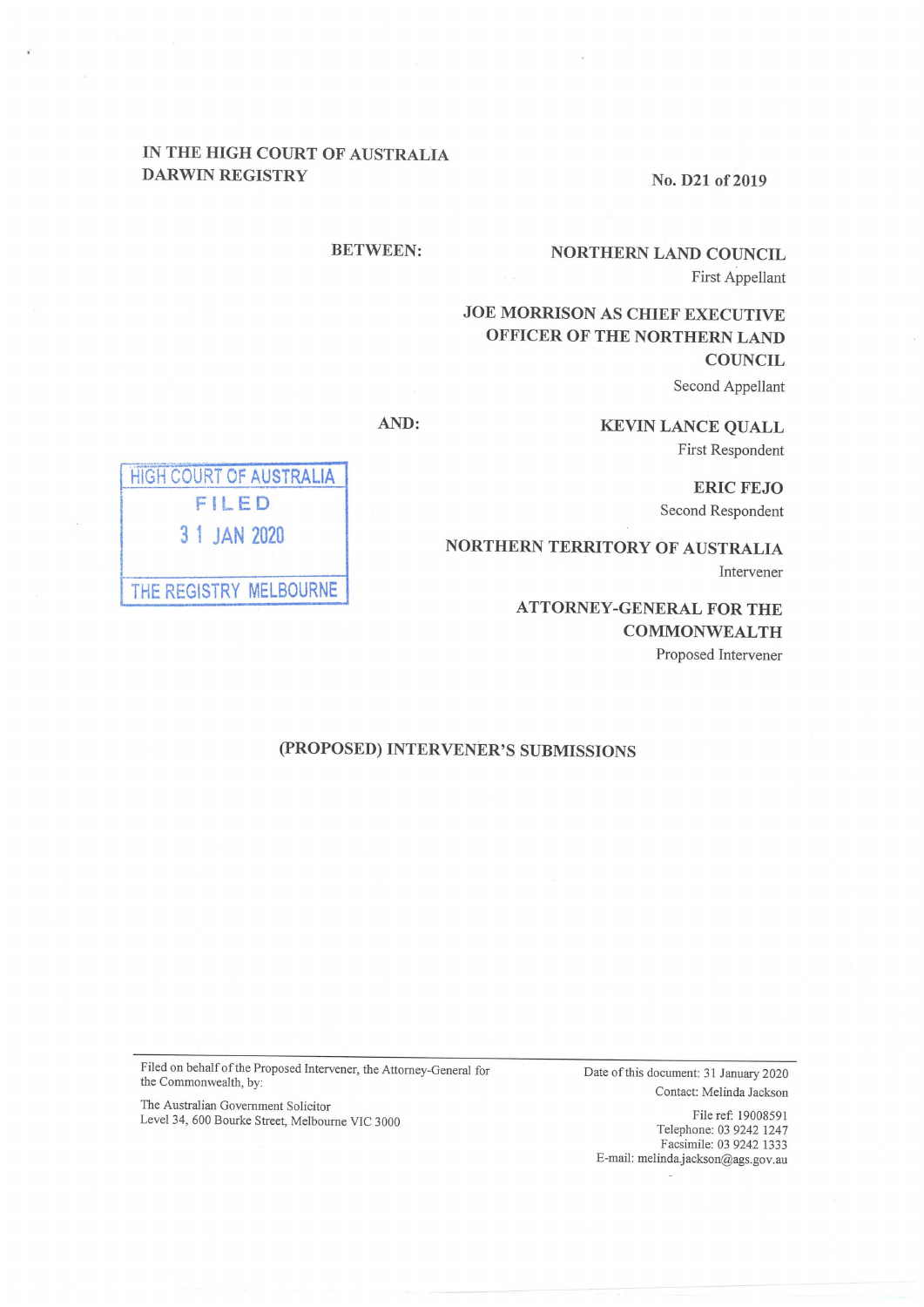#### PART I FORM OF SUBMISSIONS

1. These submissions are in a form suitable for publication on the internet.

### PART II BASIS FOR INTERVENTION

- 2. The Attorney-General for the Commonwealth (Attorney-General) seeks leave to intervene in this proceeding in support of the Appellants.
- The issues which arise in this appeal concern the interaction of three Commonwealth Acts and the proper interpretation of the Native Title Act 1993 (Cth). The Commonwealth, through its Attorney-General, seeks to be heard in relation to those 3. <sup>10</sup> matters.
	- A similar issue to the one that arises in this appeal was considered by a differentl constituted Full Court in  $McG$  v South West Aboriginal Land and Sea Aboriginal Corporation [2019] FCAFC 238. The Attorney-General appeared as intervener in that matter to make submissions consistent with those he will make in this appeal, if leave to intervene is granted. 4.

### PART III REASONS FOR LEAVE

- 5. The issues which arise in this proceeding concern the operation, and interaction, of three Commonwealth Acts: Native Title Act, the Aboriginal Land Rights (Northern Territory) Act 1976 (Cth) (Land Rights Act) and Public Governance, Performance and Accountability Act 2013 (Cth) (PGPA Act).
- McGlade was handed down after special leave to appeal was granted in this matter. In that case, the Full Court reached a different conclusion as to the interpretation of s 203BE of the Native Title Act and the ability of a body corporate to perform the certification function other than through the members or directors of that body corporate as a whole. The Full Court in McGlade held that certification performed by an authorised officer as a delegate, was an act performed by the Representative Body; see also the Full Court decision of *Kemppi v Adani Pty Ltd* (No 2)<sup> $\prime$ </sup> to the effect that if 6.
- 30

<sup>[2019]</sup> FCAFC 117, at [49] and [56]. The Attorney General had also intervened in Kemppi in order to make submissions as to  $\mathcal{Q}$ uall but withdrew its intervention after that Full Court refused an application to amend an appeal to challenge that authority

Submissions of the Attorney-General for the Commonwealth as proposed intervener Page I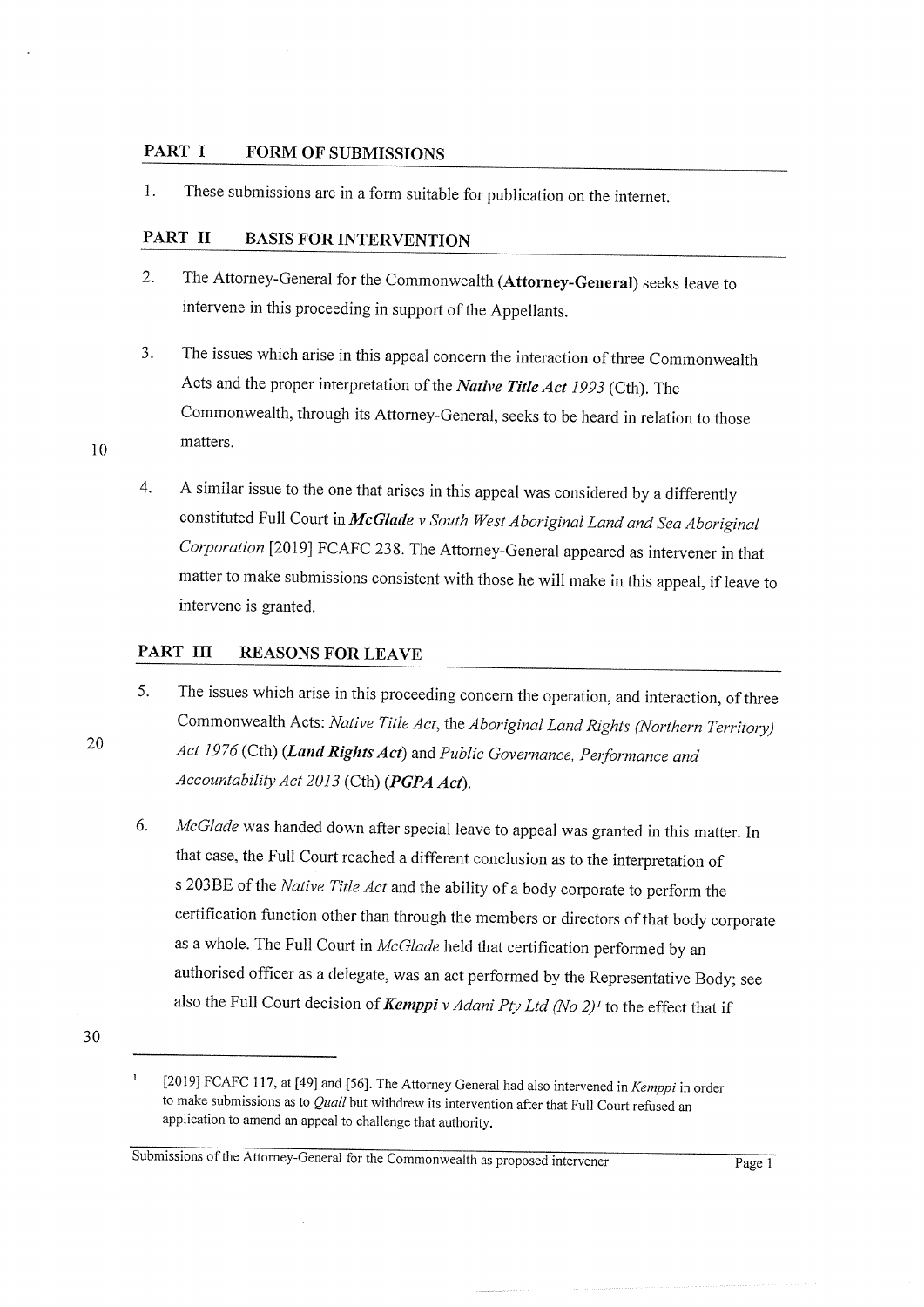authorised to certify, a Chief Executive Officer (CEO) of a Representative Body is the "controlling mind" of the body when forming the relevant opinions.

- It is the Attorney-General's position that McGlade correctly held that the Native Title Act does not prescribe who within a Representative Body must perform the functions of that body. If the decision in McGlade is correct, and the Attorney-General submits that it is, Quall cannot stand. As with  $McG$  it must be a question of fact as to whether the CEO of the NLC had been delegated (meaning been authorised to act) the task of forming the necessary opinions required by s 203BE(5). 7
- The Attorney-General seeks to be heard as to the interpretation of the Native Title Act in the context of the performance of functions by a body corporate representative body, particularly in light of the subsequent Full Court decisions in Kemppi and McGlade, which render the correctness of  $Qual$  highly doubtful. 8.
	- The Attorney-General's submissions develop in more detail matters raised by the Appellants, including how the Native Title Act overall does not support the Full Court's interpretation of s 203BE as requiring the NLC to perform the certification function only through the Council of the NLC (and not any other director, employee or agent of the NLC). 9.

#### PART IV ARGUMENT

### The requirements of the Native Title Act

Insofar as the Full Court found that the certification functions in  $s$  203BE(1) must be performed by the Aboriginal Torres Strait Islander Representative Bod (Representative Body) itself, through its members or directors, because of the nature of the relevant opinions required by s 203BE(5) of the Native Title Act, (CAB 84-85, 96-97 and 102, at [98]-[100], [136] and [137], also [153]) such a construction is not plainly established by the words of the provision or otherwise supported by the terms of the Native Title Act as a whole. 10.

#### Section 203FH of the Native Title Act 30

First, in determining whether the certification functions in  $s$  203BE could only be performed by the Representative Body through its Council, the Full Court proceeded on 11.

Submissions of the Attorney-General for the Commonwealth as proposed intervener Page 2

10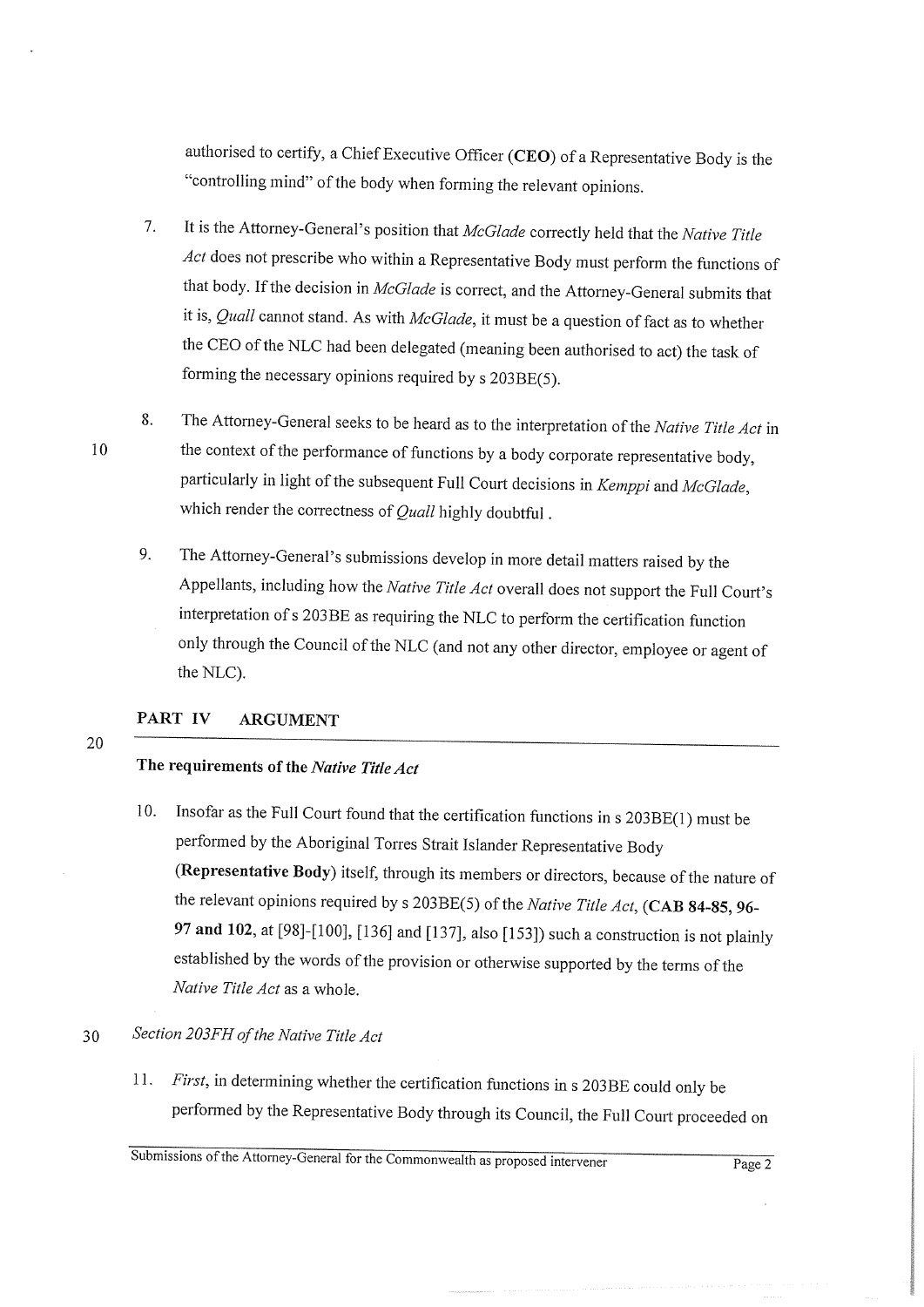the basis that there was a (relevant) distinction between *delegating* to, and *authorising* an employee of a body corporate to act.  $(CAB 58, 67-68, at [25], [52] - [55]).$ Accordingly, the Full Court concluded that where a certification was given by the Second Appellant (CEO) as distinct from the directors or council members, so much was not a certification by the First Appellant (NLC). (CAB 57-58, at [23] and [24] and 96, at [136] and [137]).

- 12. That distinction (so far as it applies to bodies corporate) is modified, and rendered irrelevant, by s 203FH of the Native Title Act.
- 13. By that provision, in order to establish the state of mind<sup>2</sup> of a Representative Body in relation to conduct engaged in for the purposes of Part 11 of the Native Title Act (which includes the certification function), it is sufficient to show that a director, employee or agent of a representative body with requisite authority had the relevant state of mind. It is neither relevant nor determinative whether a director, employee or agent was acting as a delegate or in some other authorised capacity. It is the authority (whether actual or apparent) conferred upon the director, employee or agent which is critical.
- 14. Having concluded that it was not lawful to delegate the performance of the certification to the CEO, the Full Court did not decide whether the CEO had been (actually or apparently) authorised by the NLC to perform that function (CAB 96 at 11381 and  $[139]$ ).
- 15. However, where the CEO had relevant authority when forming the opinions required by s 203BE(5)(a) and (b) of the *Native Title Act*, those opinions (and the certification itself) would be the NLC's opinions and certification.<sup>3</sup>

### A Representative Body is not established by the Native Title Act

16. Second, the Native Title Act establishes a legislative scheme for the recognition of Representative Bodies which are bodies corporate that may be established under a

10

<sup>30</sup> <sup>a</sup>

Native Title Act, s 203FH(6) defines "state of mind" to include "opinion" and "belief".

<sup>,</sup> Native Title Act, s 203FH(1) and (3); McGlade v South West Aboriginal Land and Sea Aboriginal Corporation (No 2) [2019] FCAFC 238, [333].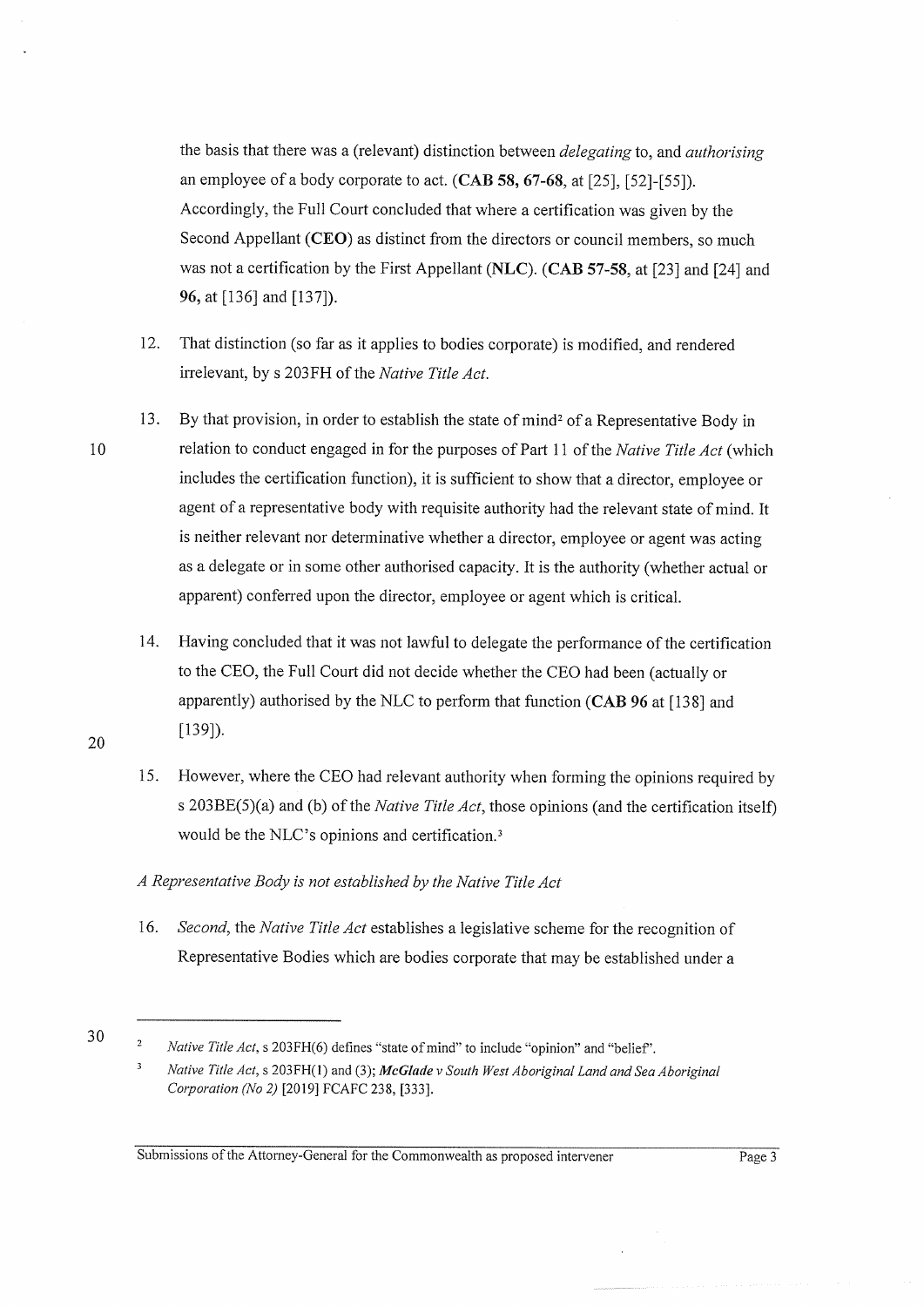number of Acts,<sup>4</sup> having their own rules and forms of governance. Critically, the Native Title Act does not establish any Representative Body. The responsible Minister may recognise an existing body corporate as a Representative Body if the Minister is satisfied, inter alia, that the body would be able to perform satisfactorily the functions of a representative body.<sup>5</sup>

- Sections 203BA and s 203FH of the Native Title Act together prescribe how the 17. functions of a Representative Body are, or may be, performed. Neither ss 203BA nor 203FH prescribe, or preclude, the natural persons within a body corporate who must perform those functions on behalf of, or for, a body corporate Representative Body.
- Where a Representative Body will have its own rules, structures and operative  $10$ 18. legislation, it is unsurprising that the Native Title Act does not impose or establish the organisational structures or administrative processes that the Representative Body must comply with in performing its functions under the Native Title Act.<sup>6</sup>
	- In deciding to recognise the body corporate as a Representative Body, the responsible 19. Minister considered that Body, with all its organisational structures and administrative processes, would be able to satisfactorily perform the functions prescribed by the Native Title Act.
- It would be curious if, in those circumstances, an additional but unstated limitation or **20.** 20 requirement was to arise by implication from the Native Title Act to prescribe who within a Representative Body may or must act in performing its functions under the Native Title Act.

The Full Court's contextual analysis does not have regard to the functions of the Native Title Registrar

For example, McGlade concerned the South West Aboriginal Land and Sea Aboriginal Corporation (SWALSC), which is established under the Corporations (Aboriginal and Torres Strait Islander) Act 2006 (Cth); other body corporates may be established under the Corporations Act 2001 (Cth); and the NLC was established under the Aboriginal Land Rights (Northern Territory) Act 1976 (Cth).

 $\overline{5}$ Native Title Act, s 203AD(1)(d).

<sup>6</sup> McGlade, [337].

Submissions of the Attorney-General for the Commonwealth as proposed intervener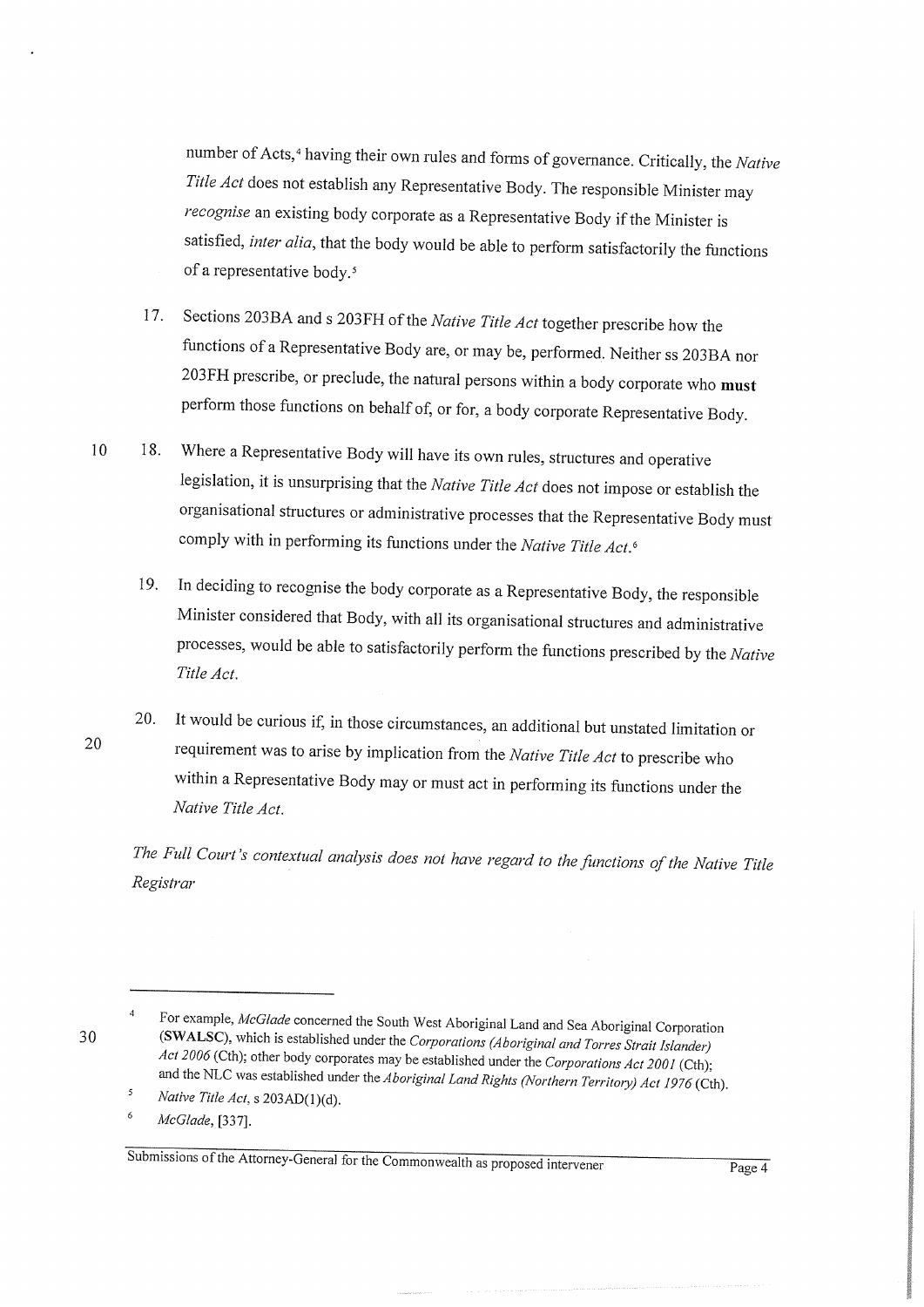- 21. Third, the Full Court reasoned that the exercise of the certification function was of such particular significance that, absent an express provision, it was not to be concluded that Parliament intended that function be "delegable" (CAB  $69 - 70$ , at [59] to [61]).
- Within that analysis, the Full Court placed emphasis upon, or had regard to: 22.
	- 22.1. the composition of the Council of the NLC as having a particular characteristic of being comprised of Aboriginal people living in the area of the Land Council  $(CAB 72, at [67] and [68])$ ; and
	- 22.2. the various subject matter that an ILUA may deal with, the effect that such agreements may have on native title holders or their native title rights and interests, and the role of representative bodies in relation to ILUAs (CAB  $74 - 78$ , at [73] to [82]).
- In that analysis, the Full Court identified that in the absence of certification by a Representative Body in relation to an application to register an ILUA, the Native Title Registrar will be required to be satisfied that the requirements in  $s$  24CG(3)(b)(i) and (ii) have been met.<sup>7</sup> 23.
- Significantly, those paragraphs mirror paragraphs  $203BE(5)(a)$  and (b) entirely. 24.
- The Registrar may, by signed instrument, delegate to one or more of the Deputy Registrars of the Tribunal, or the members of the staff assisting the Tribunal, all or any of the Registrar's powers under the *Native Title Act*.<sup>8</sup> Necessarily that includes the power or function to register ILUAs and to reach the requisite state of satisfaction for the purposes of s  $24CG(3)(b)(i)$  and (ii). The Full Court did not consider the Registrar's power of delegation. 20 25.
	- 26. There is no requirement as to any qualification, experience or other characteristic that a member of staff assisting the Tribunal must have.<sup>9</sup> That is inconsistent with the Full Court's analysis that the significance of certification (and authorisation) is such that it ' not "delegable" within a representative body.
- 30

7

cf, Quall FC, [68] (CAB 72).

Native Title Act, s 24CL (3).

<sup>8</sup> Native Title Act, s 99.

Submissions of the Attorney-General for the Commonwealth as proposed intervener Page 5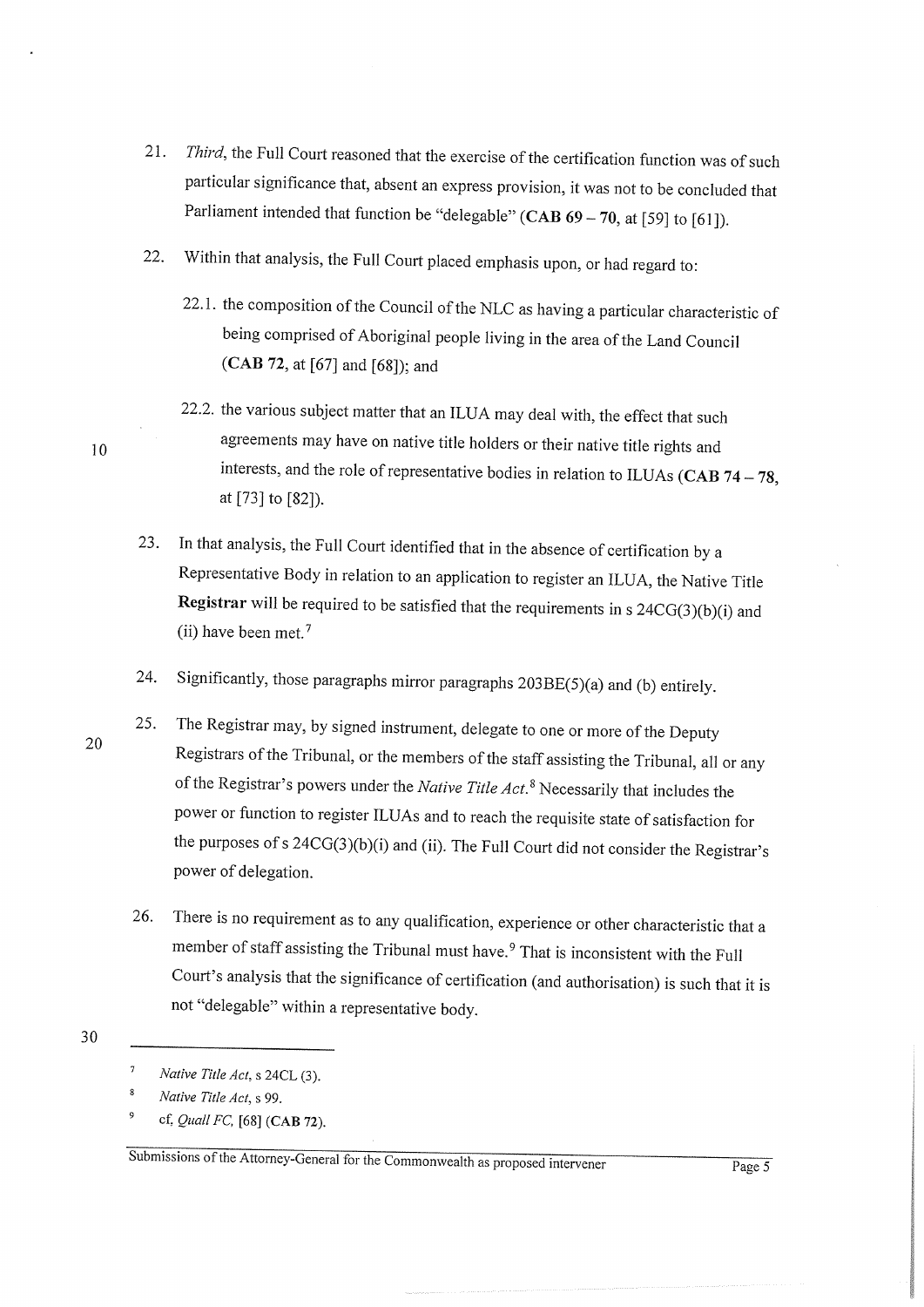- Where the legislature has confirmed that the Registrar (being a natural person) may delegate their powers (including those relating to registration of ILUAs) to members of staff, so much provides a (further) answer against the Full Court's analysis that, given the importance of certification and authorisation, Parliament did not intend that an (authorised) employee of a Representative Body may exercise the certification function for or as the Representative Body (CAB 72, at  $[69]$ ). 27.
- No purpose or intention could reasonably be attributed to the legislature to confirm that delegation by the Registrar was permissible but the authorisation (by delegation) by a Representative Body to its director(s), employee(s) or agent was not. 28.
- 29. For the reasons set out at  $[16]$  to  $[20]$  above, the absence of an equivalent power of delegation by Representative Bodies expressly prescribed in the Native Title Act does not command a contrary conclusion. 10

# A body corporate acts through natural persons

- 30. Subsequent to *Quall FC*, the Full Court in *McGlade* found that certifications made by the then CEO(s) of the SWALSC were certifications made for the purposes of s 203BE of the Native Title Act.<sup>10</sup>
- In so finding, the Full Court in McGlade expressly found that the Native Title Act did not preclude those CEOs from forming the necessary opinions.<sup>11</sup> Respectfully, for the reasons set out at [10] to [29] above, that conclusion is correct. 31.
	- 32. As it concerns this appeal, there was otherwise no prohibition or preclusion on the CEO, if properly authorised, from acting as the controlling mind of the NLC and forming the opinions required by s 203BE(5).
- As acknowledged in McGlade, the issue of delegation to the CEO arises in a context of considering how a corporate body may act. That is to be distinguished from how a natural person conferred with a power may act, or who may exercise that power as or for that natural person. 33.

20

.

Page 6

**SERVICES** 

<sup>30</sup>

 $10$  McGlade, [340] - [343].

McGlade, [330] - [336]. 11

Submissions of the Attorney-General for the Commonwealth as proposed intervener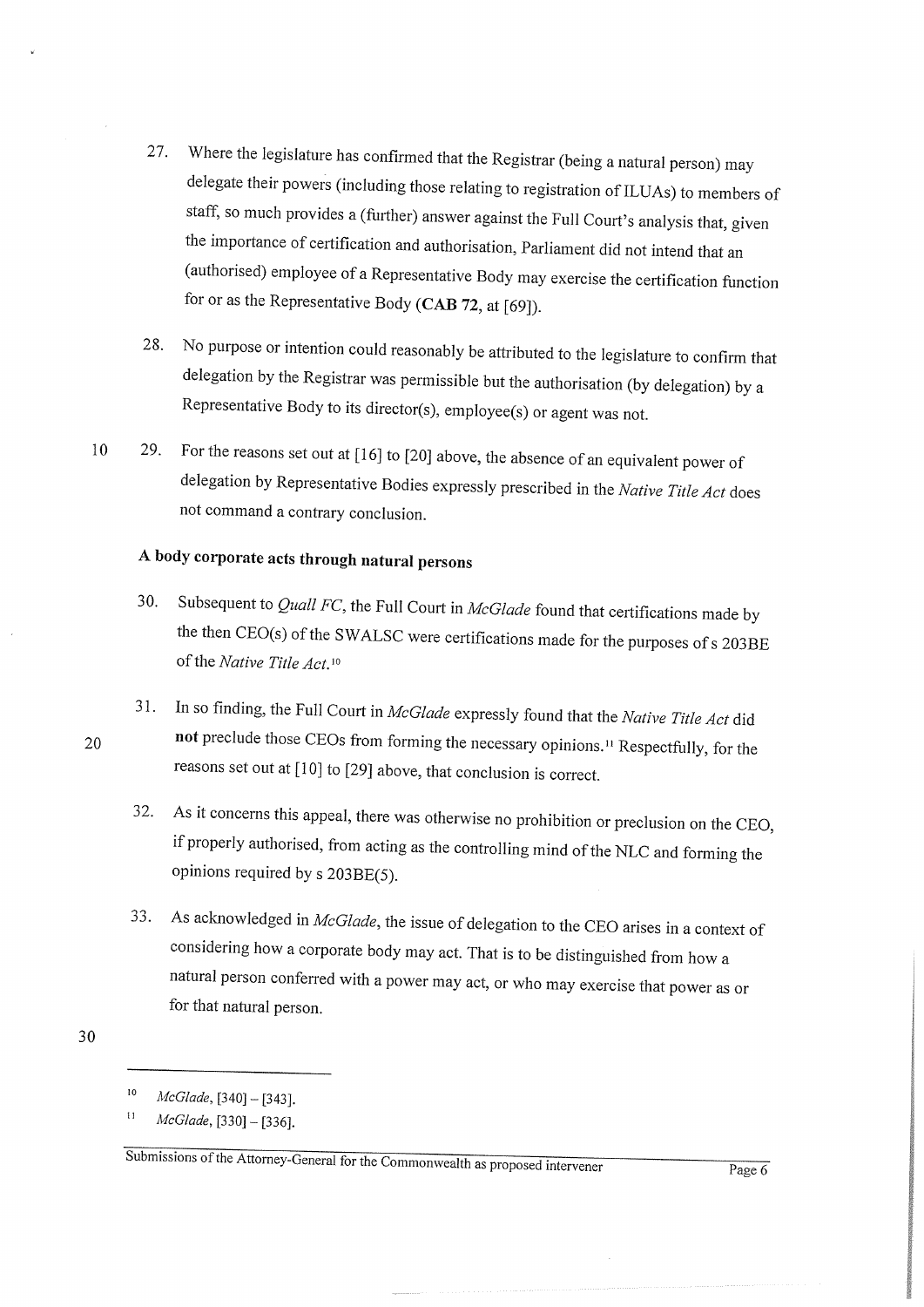- A natural person empowered to act in a particular way is, in the ordinary course, able to personally act. That is not the case for a body corporate. A body corporate as the entity empowered to act in a particular way must always act through a natural person or persons. How, or who, may act in that way will be a matter for the body and its organisational structures and administrative arrangements (unless a written law expressly provides differently). 34.
- The Native Title Act recognises that distinction between natural persons and bodies corporate. Both the Registrar and a Representative Body may be required to form the same opinions: those required by ss  $203BE(5)$  and those required by  $24CG(3)(b)(i)$  and (ii). The legislative task is the same. However, the Registrar, a natural person, is conferred an express power of delegation whereas a Representative Body, a body corporate, is not. That is not because the task to be performed differs as a matter of fact, it is because the persons performing that task have essentially different characteristics. 35
- In a given case, it may be that there is some limitation or confirmation as to who within (or even outside) a body corporate must exercise or perform a particular power. If it exists, that limitation or confirmation will not be displaced by the Native Title Act. It will not, however, be created by the Native Title Act. 36.
- The Full Court in *Quall* did not make relevant findings of fact as to the ability of the NLC to delegate to (or authorise) the CEO the requirement of forming the opinions specified in s  $203BE(5)$  (CAB 96, [138] and [139]). Where it is necessary to make those findings of fact before the authority of the CEO to perform those functions can be determined, the matter is appropriately to be remitted to the Full Court. 37

# The CEO is not precluded from forming the requisite opinion

38. The Native Title Act takes a body corporate as it finds it. So much is confirmed by s 203BA. In the absence of a limitation or confirmation as to who within a body corporate must perform the certification function, the proper conclusion is that it is a matter for the body corporate to determine in accordance with its organisational structures and administrative processes.

10

20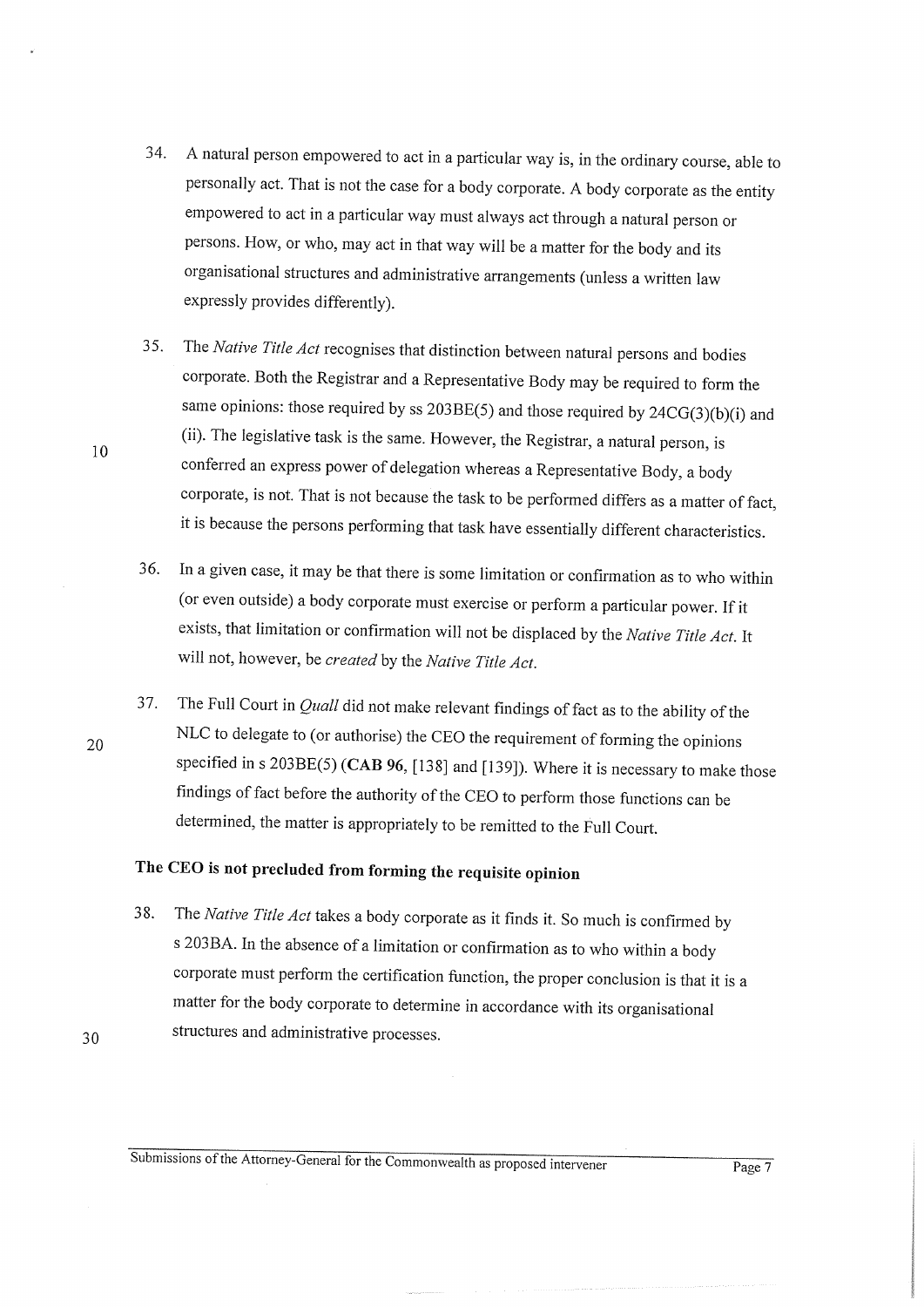- In this way, it is immaterial that the *Aboriginal Land Rights Act* does not confer an 39. express entitlement to the NLC to delegate the performance of the certification function to a director, employee or agent of the NLC (CAB 52 and 71 at [6] and [66]).
- Although the NLC was established under the Aboriginal Land Rights Act, the extent of  $40.$ its functions and powers, and who is responsible for performing them, is not prescribed or determined by that Act.
- That is so because, inter alia: 41.
	- 41.1. there is no requirement that a body established under the Aboriginal Land Rights Act only perform the functions prescribed by, or engage in business which arises under, that Act;
	- 41.2. the PGPA Act prescribes that the NLC is a Commonwealth entity,<sup>12</sup> and that the 'accountable authority' for the NLC is (together) the Chair and CEO;<sup>13</sup> and
	- 41.3. the NLC is a Representative Body charged with the obligation to perform various functions under the Native Title Act.
- Neither the PGPA Act nor the Aboriginal Land Rights Act prescribes that only the 42. members of the Land Council must perform the functions of that body. Similarly, neither the PGPA Act nor the Aboriginal Land Rights Act prescribes that only the Chair and CEO must perform the functions of that body. Nonetheless, those Acts require the NLC as the body corporate to perform various functions in particular ways or manner.<sup>14</sup>
- The Native Title Act operates in the same way. It requires the NLC to perform various 43. functions, including in a way or manner:

43.1. that is timely;<sup>15</sup>

Submissions of the Attorney-General for the Commonwealth as proposed intervener

10

20

 $12$ PGPA Act, s 10(1)(e); Public Governance Performance and Accountability Rule 2014 (PGPA Rule), r 7A.

 $13$ PGPA Act, s 12(2); PGPA Rule, r 7A Item 3.

 $14$ Aboriginal Land Rights Act, s 23AA; PGPA Act, ss 15 - 19.

 $15$ Native Title Act, s 203BA (1).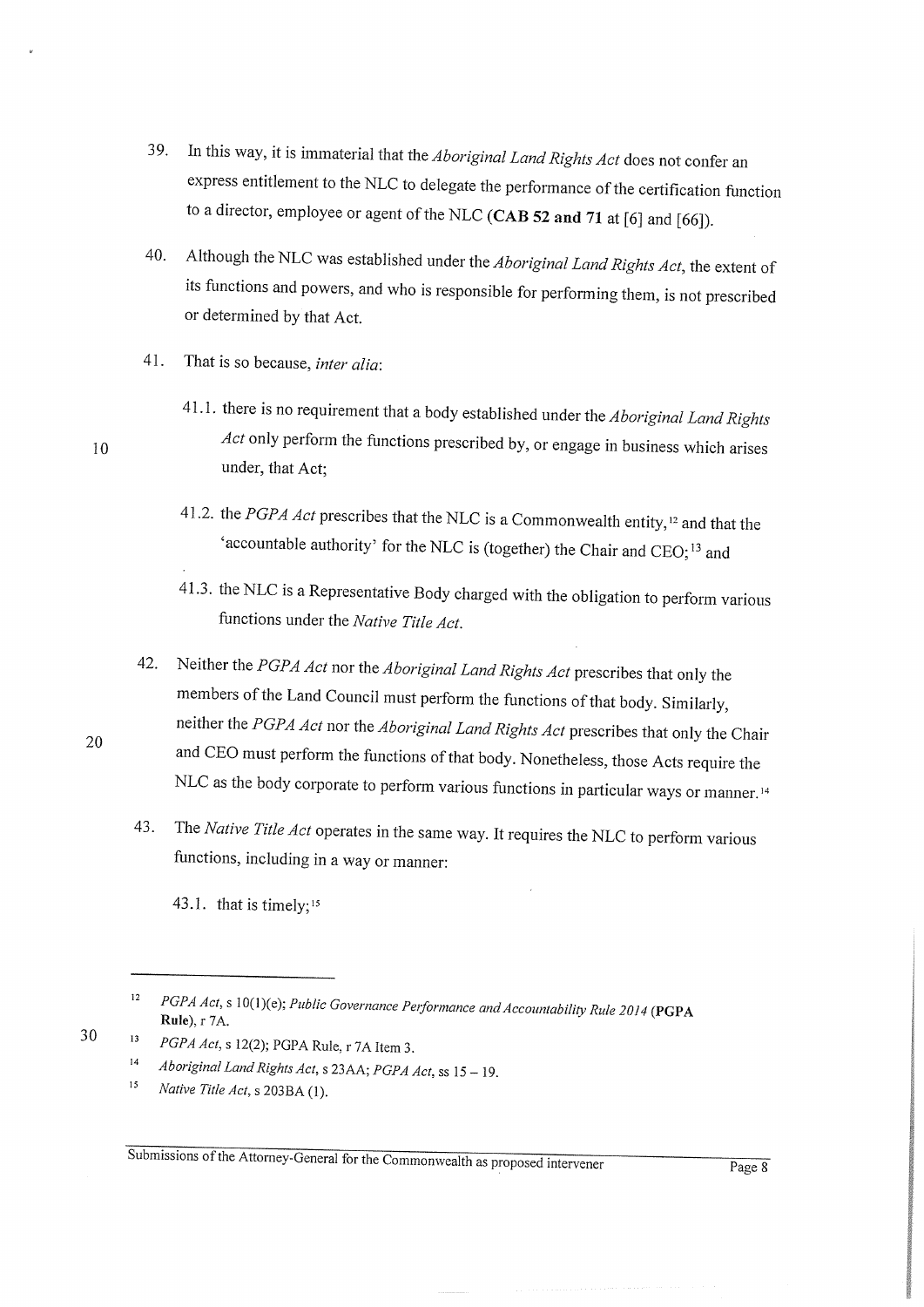- 43.2. that maintains organisational structures and administrative processes that promote the satisfactory representation by the body of native title holders;<sup>16</sup> and
- 43.3. that ensures the body's structures and processes operate in a fair manner, having particular regard to, relevantly, its rules or requirements relating to the conduct of its executive officers<sup>17</sup> and the nature of its management structures and management processes,<sup>18</sup>

but does not prescribe who within the NLC *must* perform those functions.

- In the case of the NLC, those organisational structures include that its Chair and CEO, as the "accountable authority", are required to govern the NLC in a way that "promotes the proper use and management of public resources for which the [NLC] is responsible" and "promotes the achievement of the purposes of the [NLC]."<sup>19</sup> 44.
- Those purposes are not limited to those prescribed by the Aboriginal Land Rights Act. They include all of the NLC's purposes and all of the public resources for which th NLC is responsible. 45.
- There is no basis under the Native Title Act to exclude that effect of the PGPA Act. That is particularly so where the Native Title Act expressly provides when it prevails over the PGPA Act.<sup>20</sup> 46.
- 20  $\,$  47. Finally, as noted above, s 203FH confirms that the authorised actions of a director, employee or agent will be sufficient to establish the state of mind of the Representative Body. A construction of s 203BE of the Native Title Act as found by the Full Court is not consistent with s 203FH and does not on a proper construction provide a basis for concluding that the CEO could not form the necessary opinions.

Native Title Act, s 203EA(5) and (6). 20

Submissions of the Attorney-General for the Commonwealth as proposed intervener Page 9

10

.

<sup>16</sup> Native Title Act,  $s$  203BA(2)(a).

<sup>17</sup> Native Title Act, s 201A defines "executive officer" to mean a director of the governing body ("director" and "governing body" are also defined by s 201A) or "any other person whois concerned in, or takes part in, the management of the representative body at a senior level"

Native Title Act, s  $203BA(2)(c)(iv)$  and (v). 18

 $PGPA$  Act, s 15 19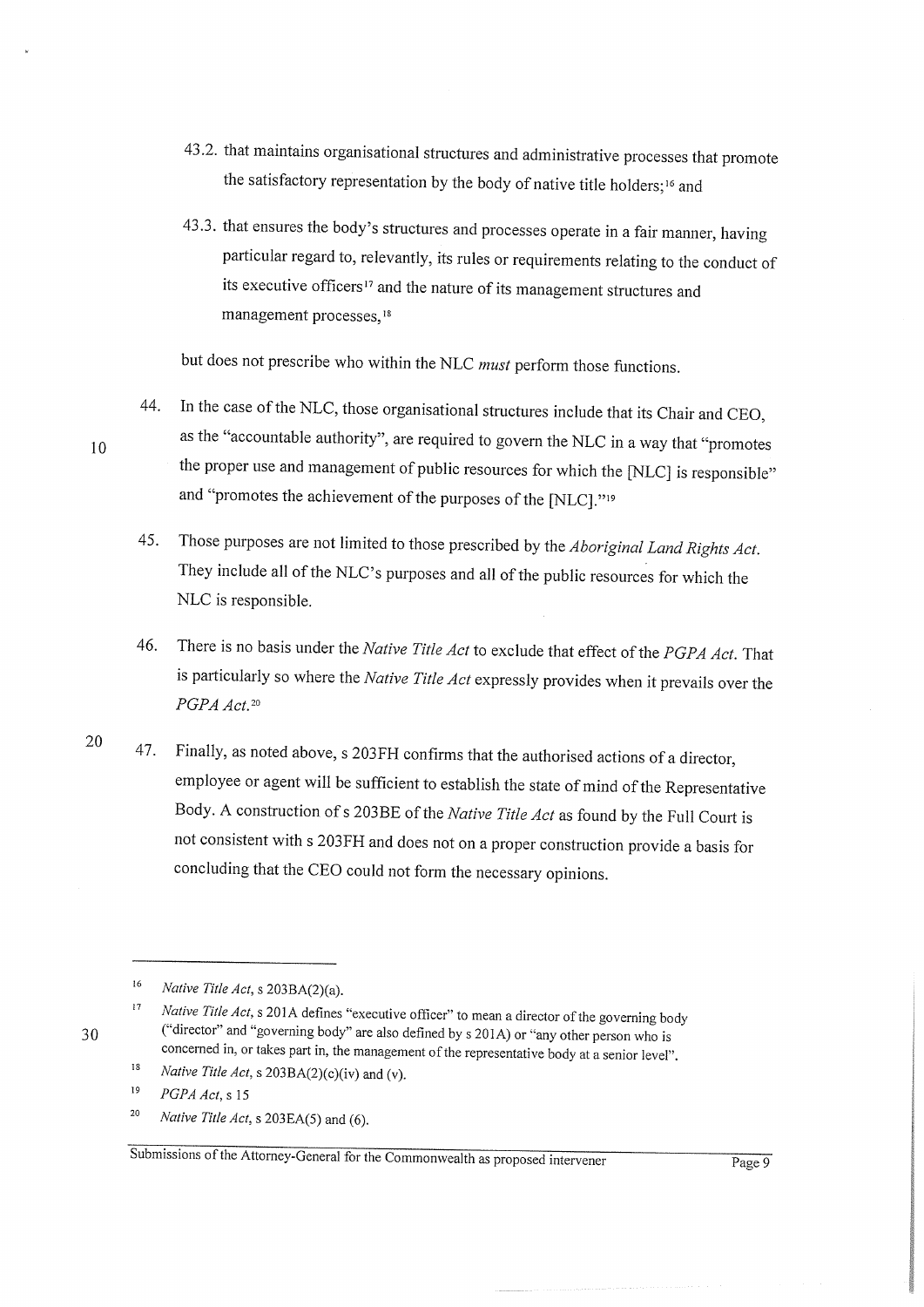#### PART V ESTIMATE OF ORAL ARGUMENT

48. If leave to intervene is given, the Attorney-General would require 20 minutes to present his oral argument

Dated: 31 January 2020

 $\mathcal{R}$ arlene Wellb

Cobey Targas

Raelene Webb QC Cobey Taggart

T: 08 6244 5125 T: 08 6244 5128

E: rwebb@mchambers.com.au E: ctaggart@mchambers.com.au

Counsel for the Attorney-General for the Commonwealth

20

10

.